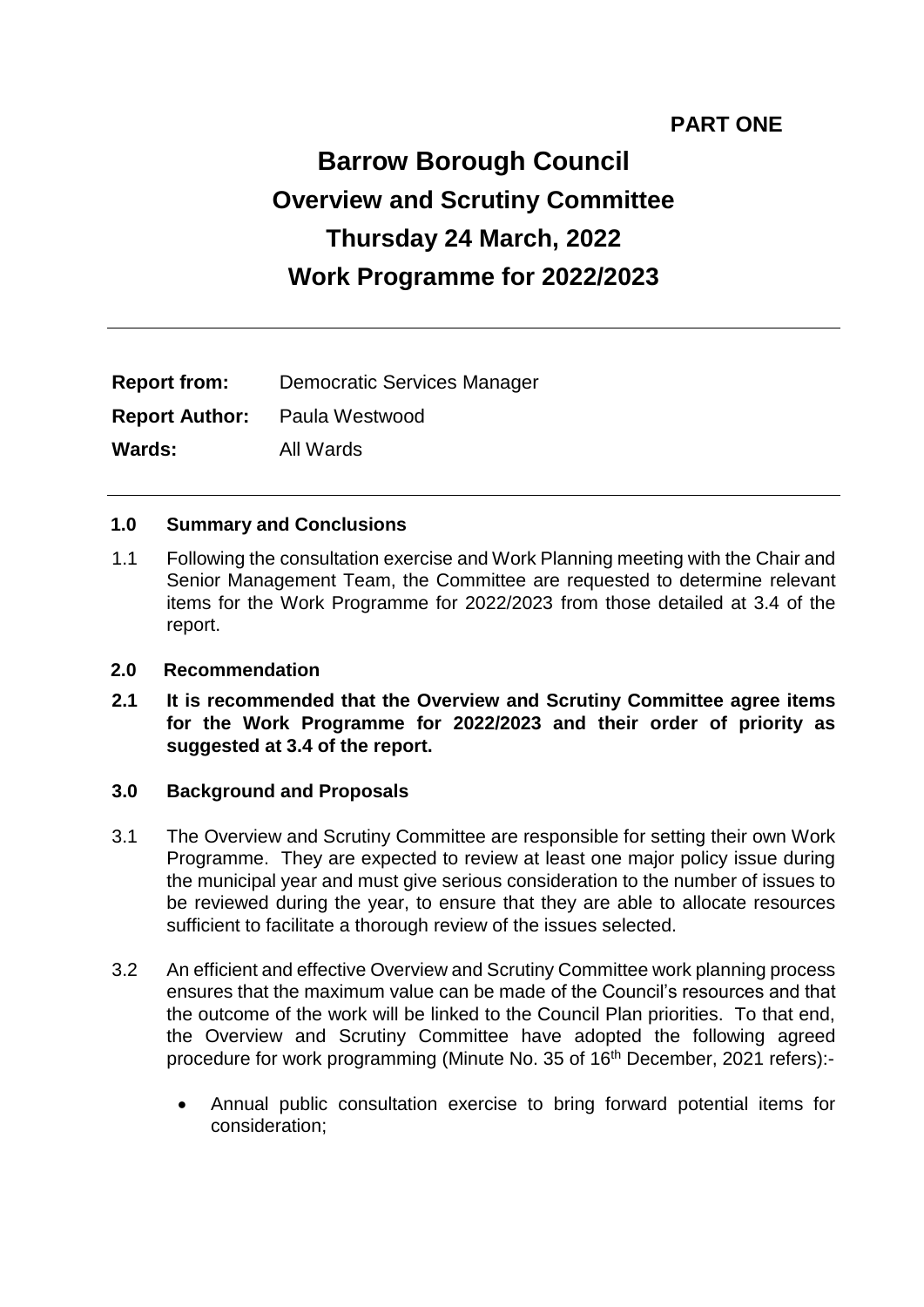- Preliminary prioritisation of submissions conducted by the Chair and Vice Chair and the Council's Senior Management Team using the agreed Work Planning Aid;
- A Work Planning Workshop involving the Committee members to allow discussion of the topics in an informal setting; and
- The proposed Work Programme to be agreed by the Committee.
- 3.3 Submissions for topics had been invited from the public, all Borough Councillors, Senior Officers within the Council, Parish and Town Council Clerks and partner organisations via a survey link on the Council's website.

The consultation exercise brought forward two suggestions as follows:-

- 1) The Council's ongoing policy to prevent public access to the Town Hall; and
- 2) Transparency.

Further details are provided at **Appendix 1.**

The Council's Senior Management Team had also considered that the following policies/strategies should pass through Scrutiny for consideration:-

- 1) Equality Strategy and Action Plan;
- 2) Customer Strategy and Action Plan;
- 3) Growing Forward Report and Action Plan; and
- 4) Anti-Social Behaviour Strategy.
- 3.4 The Chair of the Overview and Scrutiny Committee met with the Council's Senior Management Team on 23<sup>rd</sup> February to conduct an initial prioritisation of the topics submitted. It was considered that the two submissions received from the consultation exercise could be amalgamated and the aspects of these (including public access to the Town Hall, transparency and internal (Member/Officer) and external communications) could be considered as part of the review of the Customer Strategy and Action Plan.

It is therefore recommended that the following new items be included in the Work Programme for 2022/2023 in the following order of priority:-

- Review of Customer Strategy and Action Plan;
- Review of the Growing Forward Report and Action Plan;
- Review of Anti-Social Behaviour Strategy; and
- Review of Equality Strategy and Action Plan.
- 3.5 The Committee are requested to note that the following items from the 2021/2022 Work Programme are still ongoing/paused and will be carried forward into 2022/2023:-
	- Crellin Street (Ongoing)
	- Flooding on Walney Promenade (Paused)
	- Discretionary Housing Payments (Paused)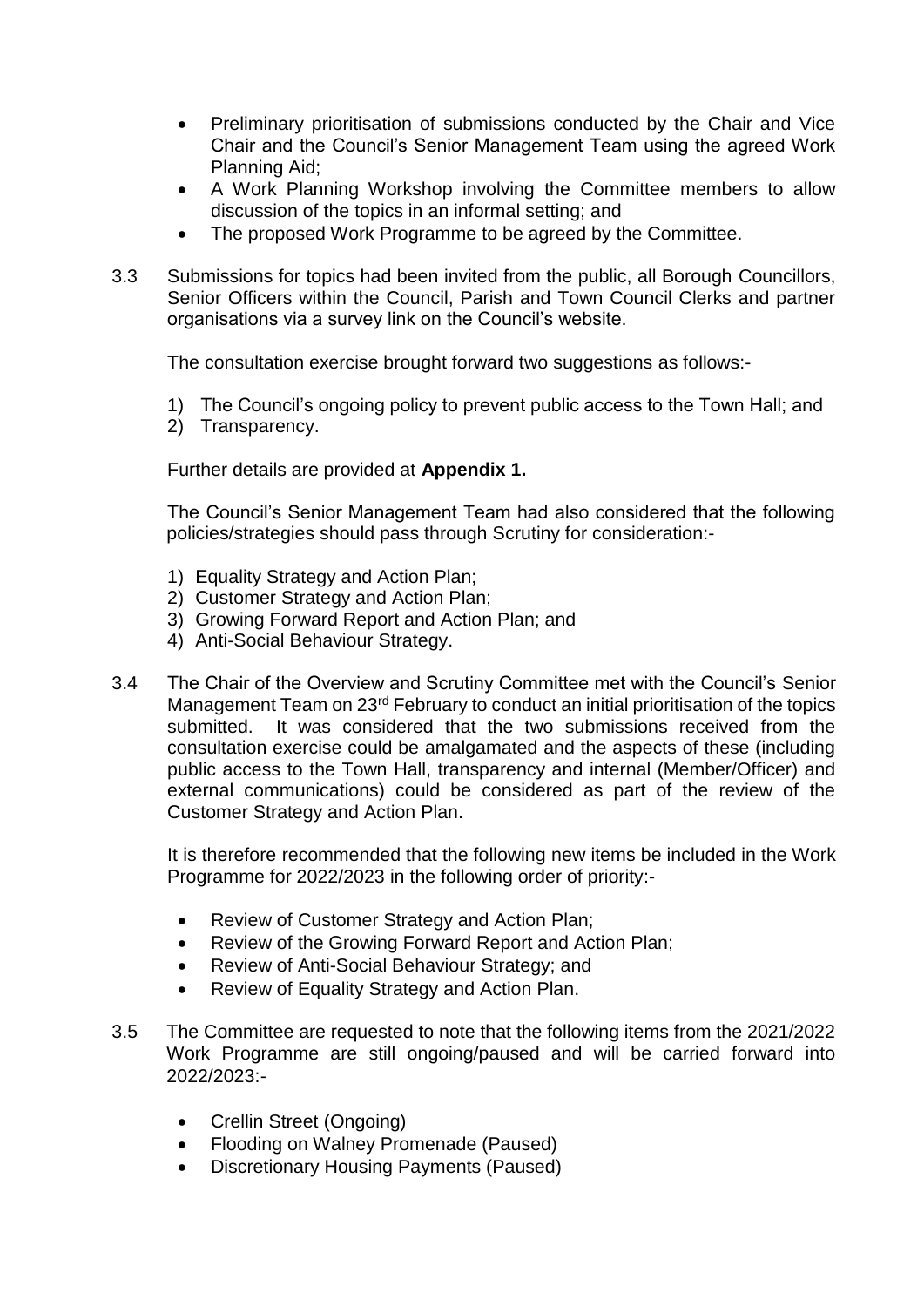- Impact of Covid-19 Going Forward (Ongoing)
- 3.6 The Committee may have the capacity to undertake additional reviews throughout the year should the need arise. Any additional items for consideration will be considered in conjunction with the Work Planning Aid agreed by the Committee at their meeting on 16th December, 2021 (Minute No. 35 refers) – See **Appendix 2.**

# **4.0 Consultation**

4.1 In arriving at the list of potential items for inclusion in the Work Programme, a public consultation exercise has been undertaken as well as consultation with Senior Management Team and Chair of Overview and Scrutiny Committee. It was agreed in consultation with the Chair that the proposed Workshop involving all Members of the Committee to prioritise the items for the Work Programme would not be necessary on this occasion, as only a few items had been suggested for consideration.

## **5.0 Alternative Options**

5.1 The Committee could choose not to add additional items to the Work Programme for 2022/2023 and to focus on those brought forward from 2021/2022 to obtain closure prior to the dissolution of Barrow Borough Council on 1st April, 2023.

## **6.0 Contribution to Council Plan Priorities**

6.1 The work of the Overview and Scrutiny Committee should link to all of the priorities set out within the Council Plan.

#### **7.0 Implications**

#### **7.1 Financial, Resources and Procurement**

7.1.1 There are no financial, or procurement issues arising from this report. There is a need to ensure that there are sufficient resources to allow the agreed Work Programme to be supported through the year.

# **7.2 Legal**

7.2.1 The Committee needs to be effective in its role. By preparing a planned Work Programme, the Committee can ensure that it has adequate time to properly consider those key areas where it can add greatest value. In turn, this will enable the Council to demonstrate that it has effective scrutiny arrangements in place.

#### **7.3 Local Government Reorganisation**

7.3.1 It is important that all of the reviews are concluded during the municipal year as under the proposals for Local Government Reorganisation, Barrow Borough Council will cease to exist from 1 April, 2023.

# **7.4 Equality and Diversity**

7.4.1 Have you completed an Equality Impact Analysis?